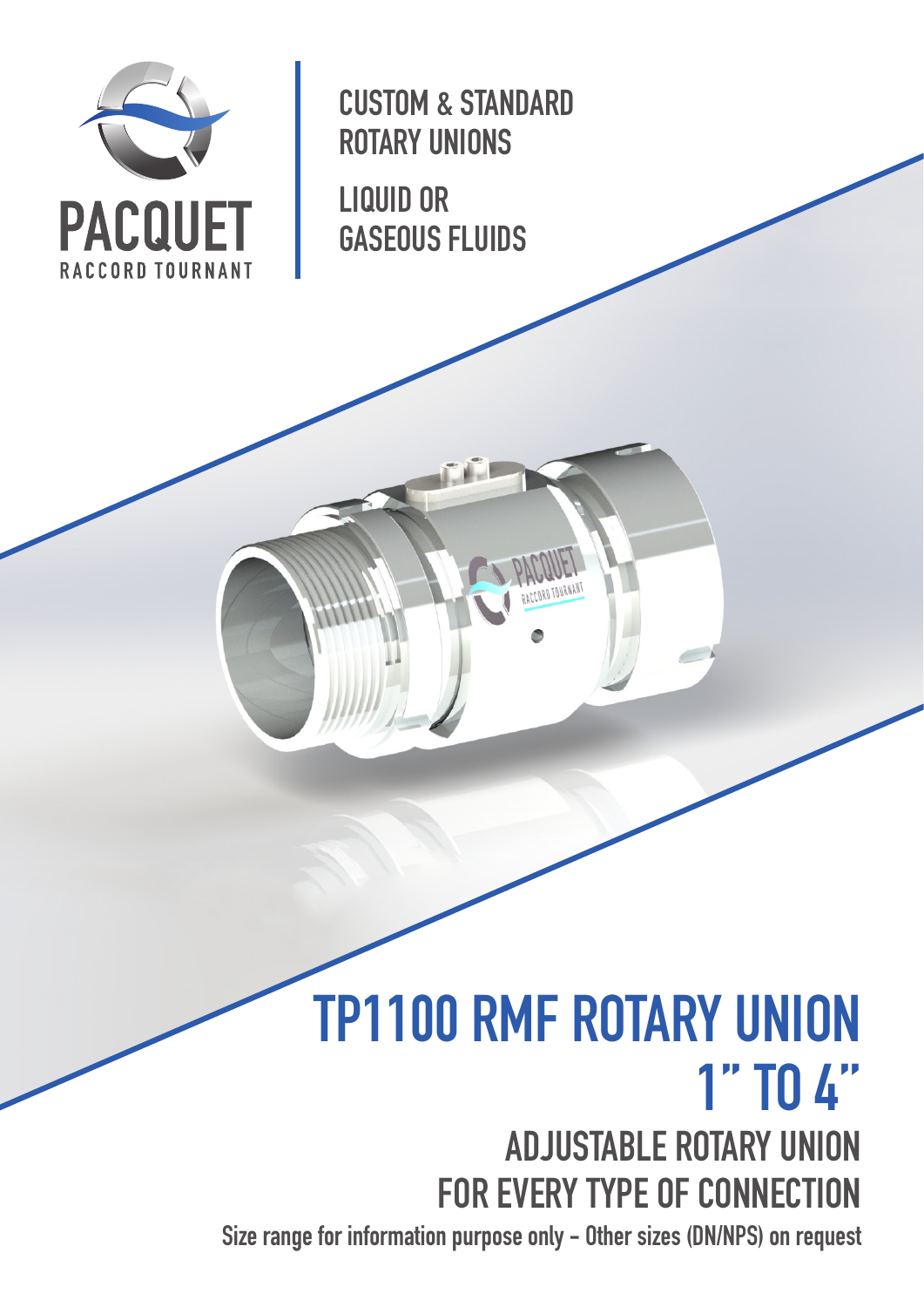# TP1100 RMF ROTARY UNION - 1'' TO 4''

ADJUSTABLE ROTARY UNION FOR EVERY TYPE OF CONNECTION Other sizes (DN/NPS) on request



### TECHNICAL INFORMATION

• 1 passage

• Stainless steel - Carbon steel with anti-corrosion coating

• BSP gas pipe thread as standard - Other types of thread available : contact us

### OPERATING CONDITIONS



Air, water, oils, gas, vacuum and others

All threads - 2''1/2 to 4'': M/F BSPP gaz pipe



 Orientation and/or slow non-continuous rotation

#### MAIN SECTORS OF ACTIVITY

- Food industry
- Robotics Electronics
- Energy Environment Wastewater treatment



**Rotating joint that can be adjusted to suit your installation : construct your threaded joint from our weld-on version !**

**Make the most of the reliable heavy-duty TP1100 MF on larger NPSs (2''1/2 to 4'')**

**Many configurations available**

#### STRENGTHS AND SPECIFICITIES

- Rotating joint that is suitable for a wide variety of applications and NPS (DN)
- Many threads available
- Ideal for processes with space constraints
- Rotation guided by a double row of ball bearings
- Main seal provided by the seal Material adapted to your operating conditions: contact  $\overline{115}$



 Up to 16 bar depending on the flanges - Higher pressures available on request: contact us



 Up to 180°C - Depending on the nature of the seal and the grease used: contact us

#### EXAMPLES OF APPLICATIONS

- Hose orientation
- Low-pressure reels bearing external mechanical loads
- Upstream installation of a washing or filling rod

PACQUET RACCORD TOURNANT – ROUTE DE REXPOËDE – 59122 KILLEM - FRANCE www.raccordtournant-pacquet.com Tél. : +33 (0)3 28 68 86 86 - contact@prt.pacquet.eu